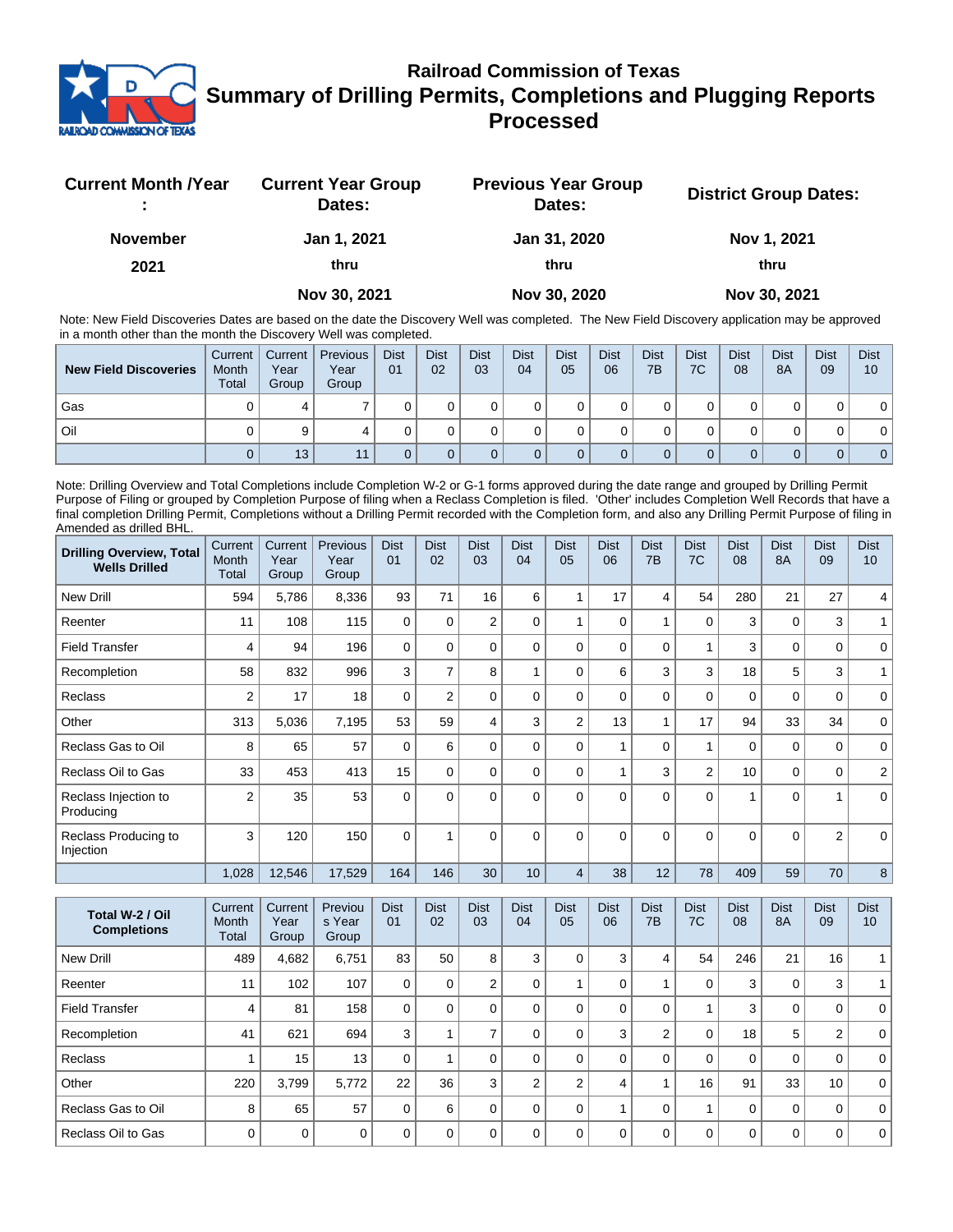| Total W-2 / Oil<br><b>Completions</b> | Current<br><b>Month</b><br>Total | Current<br>Year<br>Group | Previou<br>s Year<br>Group | <b>Dist</b><br>01 | <b>Dist</b><br>02 | <b>Dist</b><br>03 | <b>Dist</b><br>04 | <b>Dist</b><br>05 | <b>Dist</b><br>06 | <b>Dist</b><br>7B | Dist<br>7C | <b>Dist</b><br>08 | <b>Dist</b><br><b>8A</b> | <b>Dist</b><br>09 | <b>Dist</b><br>10 |
|---------------------------------------|----------------------------------|--------------------------|----------------------------|-------------------|-------------------|-------------------|-------------------|-------------------|-------------------|-------------------|------------|-------------------|--------------------------|-------------------|-------------------|
| Reclass Injection to<br>Producing     |                                  | 33                       | 53                         |                   |                   |                   | 0                 |                   |                   |                   |            |                   | 0                        |                   | $\Omega$          |
| Reclass Producing to<br>Injection     | ີ                                | 114                      | 141                        |                   |                   |                   | 0                 |                   |                   |                   |            |                   | 0                        | $\overline{2}$    | 0                 |
|                                       | 779                              | 9,512                    | 13.746                     | 108               | 95                | 20                | 5                 |                   |                   | 8                 | 72         | 362               | 59                       | 34                | $\overline{2}$    |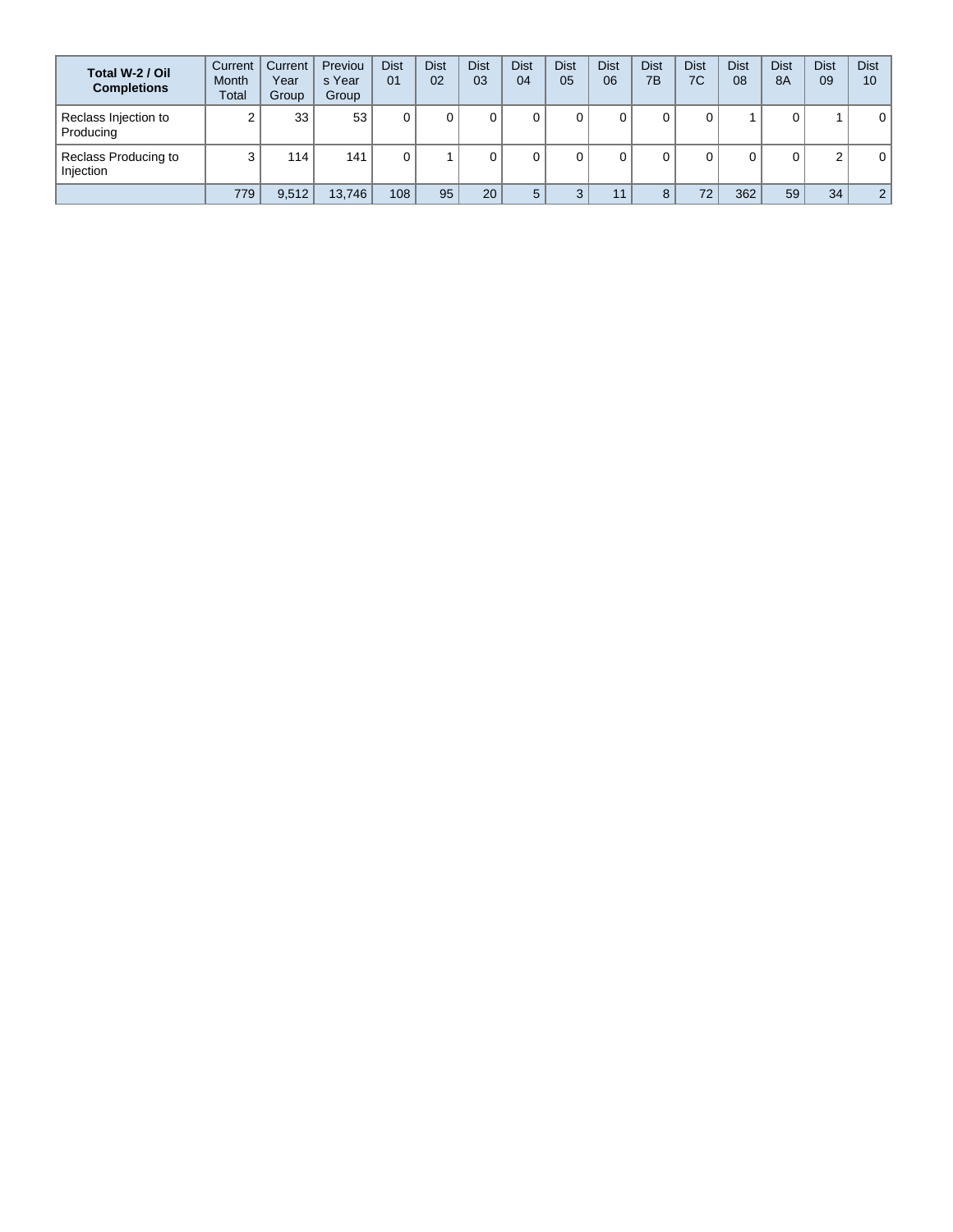| Total G-1 / Gas<br><b>Completion</b> | Current<br>Month<br>Total | Current<br>Year<br>Group | Previou<br>s Year<br>Group | <b>Dist</b><br>01 | <b>Dist</b><br>02 | <b>Dist</b><br>03 | <b>Dist</b><br>04       | <b>Dist</b><br>05 | <b>Dist</b><br>06 | <b>Dist</b><br>7 <sub>B</sub> | <b>Dist</b><br>7C | <b>Dist</b><br>08 | <b>Dist</b><br><b>8A</b> | <b>Dist</b><br>09 | <b>Dist</b><br>10 <sup>1</sup> |
|--------------------------------------|---------------------------|--------------------------|----------------------------|-------------------|-------------------|-------------------|-------------------------|-------------------|-------------------|-------------------------------|-------------------|-------------------|--------------------------|-------------------|--------------------------------|
| <b>New Drill</b>                     | 105                       | 1,104                    | 1,585                      | 10                | 21                | 8                 | 3                       |                   | 14                | 0                             | 0                 | 34                | 0                        | 11                | 3                              |
| Reenter                              | $\Omega$                  | 6                        | 8                          | $\Omega$          | 0                 | $\Omega$          | 0                       | 0                 | $\Omega$          | $\Omega$                      | $\Omega$          | $\mathbf{0}$      | $\Omega$                 | 0                 | $\mathbf 0$                    |
| <b>Field Transfer</b>                | $\Omega$                  | 13                       | 38                         | $\mathbf 0$       | 0                 | $\Omega$          | 0                       | $\Omega$          | $\Omega$          | $\Omega$                      | $\mathbf 0$       | 0                 | $\Omega$                 | 0                 | $\mathbf 0$                    |
| Recompletion                         | 17                        | 211                      | 302                        | $\Omega$          | 6                 |                   |                         | $\Omega$          | 3                 |                               | 3                 | $\Omega$          | $\Omega$                 | 1                 | 1                              |
| <b>Reclass</b>                       |                           | $\overline{2}$           | 5                          | $\Omega$          |                   | $\Omega$          | 0                       | $\Omega$          | $\Omega$          | $\Omega$                      | $\Omega$          | $\mathbf{0}$      | $\Omega$                 | 0                 | $\mathbf 0$                    |
| Other                                | 93                        | 1,237                    | 1,423                      | 31                | 23                |                   | $\overline{\mathbf{A}}$ | $\Omega$          | 9                 | 0                             | 1                 | 3                 | $\mathbf 0$              | 24                | $\mathbf 0$                    |
| Reclass Gas to Oil                   | 0                         | 0                        | $\Omega$                   | $\Omega$          | $\Omega$          | $\Omega$          | 0                       | $\Omega$          | $\Omega$          | $\Omega$                      | 0                 | 0                 | $\Omega$                 | 0                 | $\mathbf 0$                    |
| Reclass Oil to Gas                   | 33                        | 453                      | 413                        | 15                | $\Omega$          | $\Omega$          | 0                       | $\Omega$          |                   | 3                             | $\overline{2}$    | 10                | $\mathbf 0$              | 0                 | $\overline{2}$                 |
| Reclass Injection to<br>Producing    | $\Omega$                  | $\overline{2}$           | $\Omega$                   | $\Omega$          | $\Omega$          | $\Omega$          | $\Omega$                | $\Omega$          | $\Omega$          | $\Omega$                      | $\Omega$          | $\Omega$          | $\Omega$                 | $\Omega$          | $\mathbf{0}$                   |
| Reclass Producing to<br>Injection    | $\Omega$                  | 6                        | 9                          | $\mathbf{0}$      | $\Omega$          | $\Omega$          | $\Omega$                | $\Omega$          | $\Omega$          | $\Omega$                      | $\Omega$          | $\Omega$          | $\Omega$                 | $\Omega$          | $\mathbf 0$                    |
|                                      | 249                       | 3,034                    | 3,783                      | 56                | 51                | 10                | 5                       |                   | 27                | $\overline{4}$                | 6                 | 47                | $\Omega$                 | 36                | 6                              |

Note: Total Underground Injection Control Completions include W-2 and G-1 Completions approved during the date range where the Completion Well Type is in Active UIC or Shut-in UIC.

| <b>Total Underground</b><br><b>Injection Control</b><br><b>Completions</b> | Current<br>Month<br>Total | Current<br>Year<br>Group | Previou<br>s Year<br>Group | <b>Dist</b><br>01 | <b>Dist</b><br>02 | <b>Dist</b><br>03 | <b>Dist</b><br>04 | <b>Dist</b><br>05 | Dist<br>06 | <b>Dist</b><br>7B | <b>Dist</b><br>7C | <b>Dist</b><br>08 | <b>Dist</b><br><b>8A</b> | <b>Dist</b><br>09 | <b>Dist</b><br>10 |
|----------------------------------------------------------------------------|---------------------------|--------------------------|----------------------------|-------------------|-------------------|-------------------|-------------------|-------------------|------------|-------------------|-------------------|-------------------|--------------------------|-------------------|-------------------|
| $Oil / W-2$                                                                | 50                        | .686                     | 1.603                      |                   |                   |                   |                   |                   |            |                   |                   | 13 <sub>1</sub>   | 13                       | 11                | 0                 |
| Gas / G-1                                                                  |                           | 71                       | 82                         |                   |                   |                   |                   |                   |            |                   |                   |                   | 0                        |                   | $\mathbf{0}$      |
|                                                                            | 53                        | .757                     | .685                       |                   |                   |                   |                   |                   |            |                   |                   | 13                | 13 <sup>°</sup>          | 11                | $\overline{0}$    |

Note: Total Wellbore Profile Completions includes W-2 and G-1 Completions approved during the date range grouped by the Wellbore Profile from the Completion form.

| Total W-2 / Oil<br><b>Wellbore Profile</b><br><b>Completions</b> | Current<br>Month<br>Total | Current<br>Year<br>Group | Previou<br>s Year<br>Group | <b>Dist</b><br>01 | <b>Dist</b><br>02 | <b>Dist</b><br>03 | <b>Dist</b><br>04 | <b>Dist</b><br>05 | <b>Dist</b><br>06    | <b>Dist</b><br>7B | <b>Dist</b><br>7C | <b>Dist</b><br>08 | <b>Dist</b><br><b>8A</b> | <b>Dist</b><br>09 | <b>Dist</b><br>10 |
|------------------------------------------------------------------|---------------------------|--------------------------|----------------------------|-------------------|-------------------|-------------------|-------------------|-------------------|----------------------|-------------------|-------------------|-------------------|--------------------------|-------------------|-------------------|
| Horizontal                                                       | 570                       | 5,684                    | 9.124                      | 102               | 85                | 6                 | 0                 | $\sim$            | $\sim$<br>$\epsilon$ | 0                 | 61                | 292               | 19 <sub>1</sub>          | 0                 | $\mathbf{1}$      |
| Vertical                                                         | 177                       | 2.788                    | 3.421                      | 6                 | 8                 | 9                 | 4                 |                   | 8                    | 8                 | 10 <sup>°</sup>   | 56                | 34                       | 32                | $\mathbf{1}$      |
| Directional                                                      | 17                        | 186                      | 495                        | 0                 | $\overline{2}$    | ◠                 |                   |                   |                      | 0                 | 0                 | 9                 | 3                        | 0                 | $\mathbf{0}$      |
| Sidetrack                                                        | ⌒                         | 22                       | 27                         |                   |                   |                   | 0                 |                   |                      | 0                 | 0                 | 0                 |                          | 0                 | $\overline{0}$    |
| Unknown                                                          | 13                        | 832                      | 679                        | 0                 |                   | ◠                 |                   |                   |                      | 0                 |                   | 5                 | 2                        | $\overline{2}$    | $\mathbf{0}$      |
|                                                                  | 779                       | 9,512                    | 13,746                     | 108               | 95                | 20                | 5                 | 3                 | 11                   | 8                 | 72                | 362               | 59                       | 34                | $\overline{2}$    |

| Total G-1 / Gas<br><b>Wellbore Profile</b><br><b>Completions</b> | Current<br><b>Month</b><br>Total | Current<br>Year<br>Group | Previou<br>s Year<br>Group | <b>Dist</b><br>01 | <b>Dist</b><br>02 | <b>Dist</b><br>03 | <b>Dist</b><br>04 | <b>Dist</b><br>05 | <b>Dist</b><br>06 | <b>Dist</b><br>7B | <b>Dist</b><br>7C | <b>Dist</b><br>08 | <b>Dist</b><br>8A | <b>Dist</b><br>09 | <b>Dist</b><br>10 |
|------------------------------------------------------------------|----------------------------------|--------------------------|----------------------------|-------------------|-------------------|-------------------|-------------------|-------------------|-------------------|-------------------|-------------------|-------------------|-------------------|-------------------|-------------------|
| Horizontal                                                       | 201                              | 2,335                    | 2,878                      | 56                | 40                | 4                 |                   |                   | 23                | 0                 | 0                 | 40                | 0                 | 36                |                   |
| Vertical                                                         | 43                               | 588                      | 734                        | 0                 | 11                | 4                 |                   |                   | 3                 | 4                 | 6                 | $\rightarrow$     | 0                 | $\mathbf 0$       | 5 <sup>1</sup>    |
| Directional                                                      | 4                                | 71                       | 125                        | 0                 |                   |                   |                   |                   |                   |                   | 0                 | 0                 | 0                 | 0                 | 0 <sup>1</sup>    |
| Sidetrack                                                        |                                  | 4                        | ົ                          | 0                 |                   | $\Omega$          |                   |                   |                   | 0                 | 0                 | 0                 | 0                 | 0                 | 0 <sup>1</sup>    |
| <b>Unknown</b>                                                   |                                  | 36                       | 44                         | 0                 |                   |                   |                   |                   |                   | 0                 | 0                 | 0                 | 0                 | 0                 | 0 <sup>1</sup>    |
|                                                                  | 249                              | 3,034                    | 3,783                      | 56                | 51                | 10 <sup>1</sup>   | 5                 |                   | 27                | 4                 | 6                 | 47                | $\overline{0}$    | 36                | $6^{\circ}$       |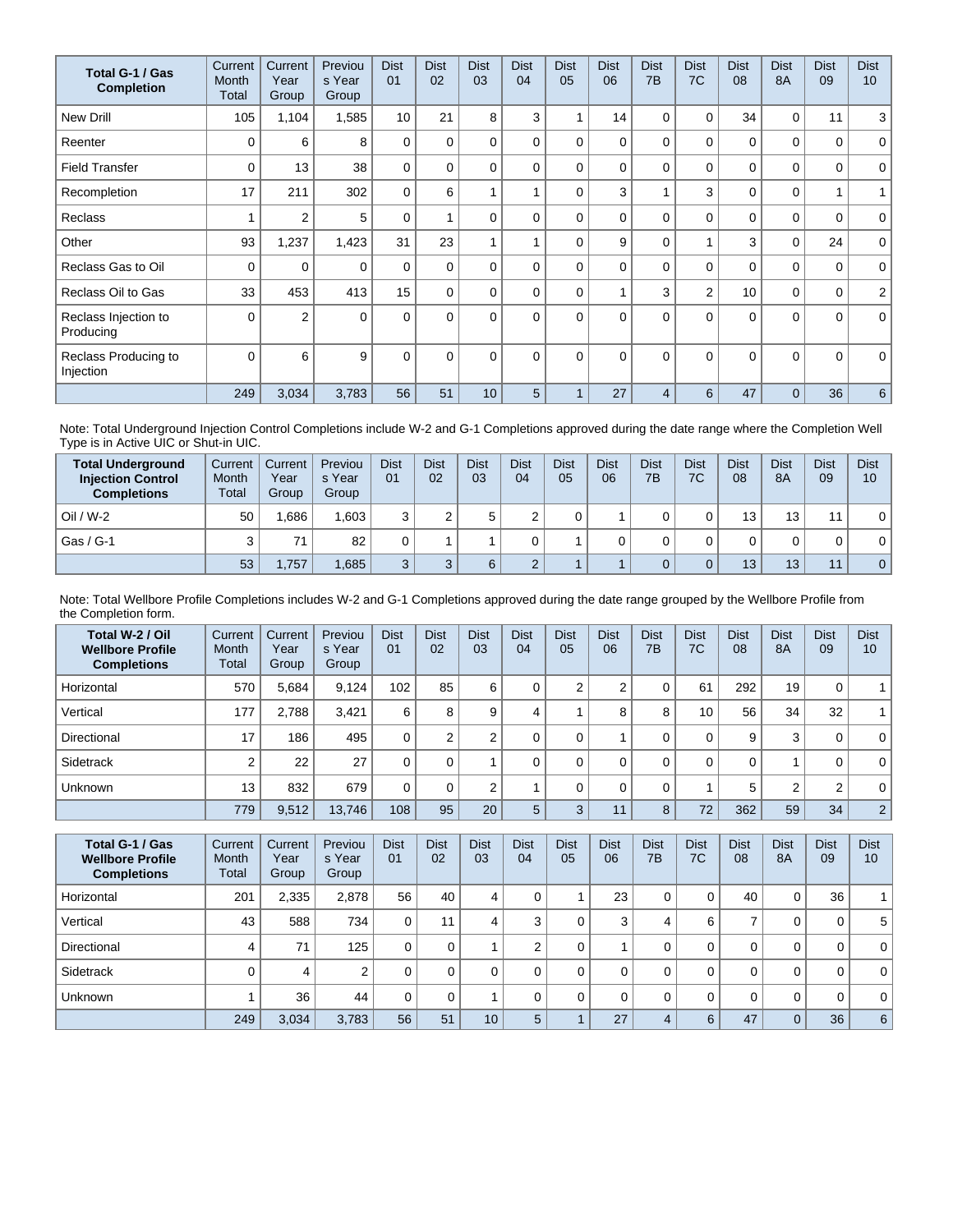Note: Dry Holes Drilled and Plugged is based on the W-3 Keyed Date and includes any W-3 Record where there is an associated Drilling Permit that is completed as a Dry Hole.

| Dry Holes Drilled and<br>Plugged | Current<br>Month<br>Total | Current<br>Year<br>Group | Previou<br>s Year<br>Group | <b>Dist</b><br>01 | <b>Dist</b><br>02 | <b>Dist</b><br>03 | <b>Dist</b><br>04 | <b>Dist</b><br>05 | <b>Dist</b><br>06 | Dist<br>7B | <b>Dist</b><br>7C | <b>Dist</b><br>08 | <b>Dist</b><br>8A | <b>Dist</b><br>09 | <b>Dist</b><br>10 |
|----------------------------------|---------------------------|--------------------------|----------------------------|-------------------|-------------------|-------------------|-------------------|-------------------|-------------------|------------|-------------------|-------------------|-------------------|-------------------|-------------------|
| New Drill                        | 12                        | 173                      | 119                        |                   |                   |                   |                   |                   |                   | 5          |                   |                   |                   |                   | $\mathbf{0}$      |
| Reenter                          |                           | 10                       | 14                         |                   |                   |                   |                   |                   |                   |            |                   |                   |                   | 0                 | $\mathbf 0$       |
| Recompletion                     |                           |                          |                            |                   |                   |                   |                   |                   |                   |            |                   |                   |                   | 0                 | $\mathbf{0}$      |
|                                  | 12                        | 184                      | 133                        |                   |                   |                   |                   |                   |                   | 5          |                   |                   | $\sqrt{2}$        | 0                 | $\overline{0}$    |

## Note: Holes Plugged is based on the W-3 Keyed Date of the well plugged.

| <b>Holes Plugged</b> | Current<br>Month<br>Total | Current<br>Year<br>Group | Previou<br>s Year<br>Group | <b>Dist</b><br>01 | <b>Dist</b><br>02 | <b>Dist</b><br>03 | Dist<br>04 | <b>Dist</b><br>05 | <b>Dist</b><br>06 | Dist<br>7B | <b>Dist</b><br>7C | Dist<br>08 | <b>Dist</b><br><b>8A</b> | Dist<br>09 | <b>Dist</b><br>10 |
|----------------------|---------------------------|--------------------------|----------------------------|-------------------|-------------------|-------------------|------------|-------------------|-------------------|------------|-------------------|------------|--------------------------|------------|-------------------|
| Total Holes Plugged  | 600                       | 6.513                    | 9.576                      | 27                | 20                | 16                | 26         | 13                | 20                | 92         | 60                | 119        | 72.                      | 97         | 38 <sub>1</sub>   |
|                      | 600                       | 6,513                    | 9.576                      | 27                | 20                | 16                | 26         | 13                | 20                | 92         | 60                | 119        | 72                       | 97         | 38                |

Note: Original Drilling Permits includes total W-1 Drilling Permits approved during the date range and grouped by Drilling Permit Purpose of filing. Original Drilling Permits does not include Amended permit applications.

| <b>Total Original Drilling</b><br><b>Permits</b> | Current<br>Month<br>Total | Current<br>Year<br>Group | Previou<br>s Year<br>Group | <b>Dist</b><br>01 | <b>Dist</b><br>02 | <b>Dist</b><br>03 | <b>Dist</b><br>04 | <b>Dist</b><br>05 | <b>Dist</b><br>06 | <b>Dist</b><br>7B | <b>Dist</b><br>7C | <b>Dist</b><br>08 | <b>Dist</b><br><b>8A</b> | <b>Dist</b><br>09 | <b>Dist</b><br>10 |
|--------------------------------------------------|---------------------------|--------------------------|----------------------------|-------------------|-------------------|-------------------|-------------------|-------------------|-------------------|-------------------|-------------------|-------------------|--------------------------|-------------------|-------------------|
| New Drill                                        | 738                       | 6.883                    | 4.146                      | 85                | 46                | 18                | 15                | 5                 | 25                | 13                | 69                | 379               | 26                       | 41                | 16                |
| Reenter                                          | 9                         | 79,                      | 50                         |                   | 0                 |                   | 0                 |                   | 0                 | 2                 | 0                 | $\overline{2}$    | 2                        | 2                 |                   |
| <b>Field Transfer</b>                            | ◠                         | 36                       | 153                        | $\Omega$          | $\Omega$          |                   | 0                 |                   | 0                 | 0                 | 0                 | 0                 | 0                        | 0                 | $\overline{0}$    |
| Recompletion                                     | 90                        | 859                      | 420                        |                   |                   | 9                 | 3                 | $\sim$            | 8                 | 3                 | 5                 | 39                | 8                        | 2                 | $\vert$           |
| Reclass                                          | 3                         | 33                       | 32                         | 0                 | $\Omega$          | 0                 | $\Omega$          |                   |                   | 0                 | 0                 | $\mathbf 0$       | 2                        | 0                 | $\overline{0}$    |
|                                                  | 842                       | 7,890                    | 4,801                      | 85                | 55                | 27                | 18                |                   | 34                | 18                | 74                | 420               | 38                       | 45                | 21                |

Note: Amended Drilling Permits includes a total of all Amended W-1 Drilling Permits approved during the date range and grouped by Drilling Permit Purpose of Filing.

| <b>Total Amended Drilling</b><br><b>Permits</b> | Current<br><b>Month</b><br>Total | Current<br>Year<br>Group | Previou<br>s Year<br>Group | <b>Dist</b><br>01 | <b>Dist</b><br>02 | <b>Dist</b><br>03 | <b>Dist</b><br>04 | <b>Dist</b><br>05 | <b>Dist</b><br>06 | <b>Dist</b><br>7B | <b>Dist</b><br>7C | <b>Dist</b><br>08 | <b>Dist</b><br><b>8A</b> | <b>Dist</b><br>09 | <b>Dist</b><br>10 |
|-------------------------------------------------|----------------------------------|--------------------------|----------------------------|-------------------|-------------------|-------------------|-------------------|-------------------|-------------------|-------------------|-------------------|-------------------|--------------------------|-------------------|-------------------|
| New Drill                                       | 135                              | 2,019                    | 2,017                      | $12 \overline{ }$ | 19                | 4                 |                   |                   | 5                 |                   | 4                 | 68                | 3                        | 17                | 0 <sup>1</sup>    |
| Reenter                                         |                                  | 5                        | 3                          | 0                 |                   | 0                 |                   | 0                 | 0                 | 0                 | 0                 | 0                 | 0                        |                   | 0 <sup>1</sup>    |
| <b>Field Transfer</b>                           |                                  | 2                        |                            | 0                 |                   |                   |                   | 0                 | 0                 | 0                 | 0                 | 0                 | 0                        | 0                 | 0 <sup>1</sup>    |
| Recompletion                                    |                                  | 42                       | 30                         | 0                 |                   |                   |                   | 0                 | 0                 | 0                 | 0                 |                   | 0                        | 0                 | 0 <sup>1</sup>    |
| Reclass                                         |                                  |                          | 0                          | 0                 |                   | $\Omega$          |                   | $\Omega$          | 0                 | 0                 | 0                 | $\mathbf 0$       | 0                        | 0                 | 0 <sup>1</sup>    |
|                                                 | 138                              | 2,069                    | 2,057                      | 12                | 19                | 5                 |                   |                   | 5                 |                   | $\overline{4}$    | 69                | 3                        | 18                | $\overline{0}$    |

Note: Drilling Permit Wellbore Profiles includes total number of each Wellbore Profile associated to the Drilling Permit approved during the date range. More than one profile may be applied for on each Drilling Permit. Drilling Permit Wellbore Profiles does not include those on Amended permit applications.

| <b>Total Drilling Permit</b><br><b>Wellbore Profiles</b> | Current<br>Month<br>Total | Current<br>Year<br>Group | Previou<br>s Year<br>Group | <b>Dist</b><br>01 | <b>Dist</b><br>02 | <b>Dist</b><br>03 | <b>Dist</b><br>04 | <b>Dist</b><br>05 | <b>Dist</b><br>06 | <b>Dist</b><br>7B | <b>Dist</b><br>7C | <b>Dist</b><br>08 | <b>Dist</b><br>8A | <b>Dist</b><br>09 | <b>Dist</b><br>10 |
|----------------------------------------------------------|---------------------------|--------------------------|----------------------------|-------------------|-------------------|-------------------|-------------------|-------------------|-------------------|-------------------|-------------------|-------------------|-------------------|-------------------|-------------------|
| Horizontal                                               | 611                       | 5,585                    | 3,462                      | 80                | 40                | 16 <sub>1</sub>   | 10 <sub>1</sub>   | 5                 | 20                | $\overline{2}$    | 68                | 339               | 8                 | 18                | 5                 |
| Vertical                                                 | 211                       | 2.118                    | 1.232                      | 5                 | 15                | 9                 | 6                 |                   | 14                | 16                | 6                 | 81                | 17                | 24                | 16                |
| Directional                                              | 20                        | 191                      | 111                        | 0                 | 0                 | $\sim$            | ⌒                 |                   |                   | 0                 | 0                 | 0                 | 13                | 3                 | $\mathbf{0}$      |
| Sidetrack                                                |                           | 17                       | 10                         |                   |                   |                   |                   |                   |                   |                   | 0                 | $\Omega$          | 0                 | 0                 | $\mathbf{0}$      |
|                                                          | 844                       | 7,911                    | 4,815                      | 85                | 55                | 28                | 19 <sub>1</sub>   |                   | 34                | 18                | 74                | 420               | 38                | 45                | 21                |